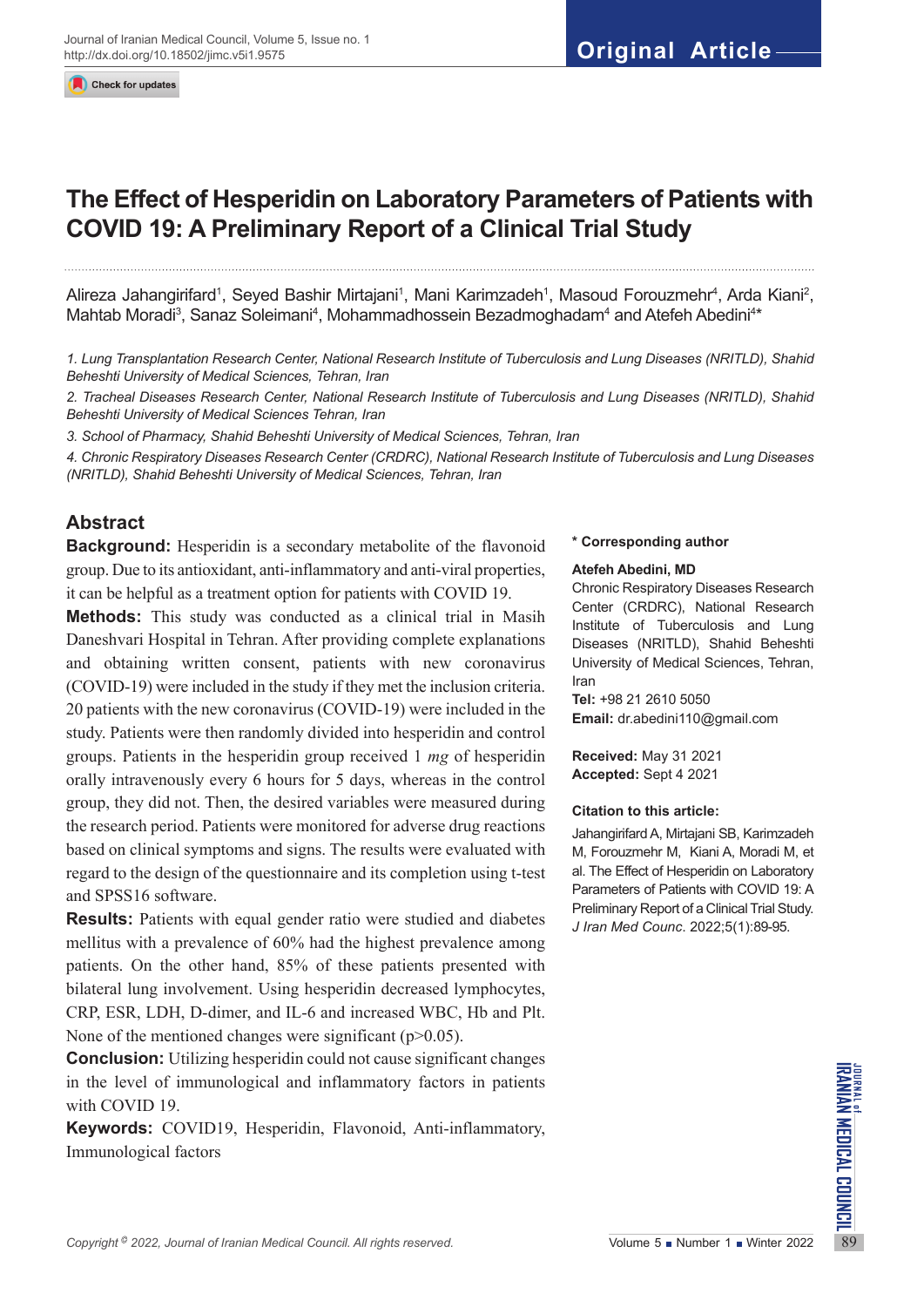## **Introduction**

Severe acute respiratory syndrome coronavirus 2 (SARS-CoV-2) is a single-stranded RNA virus that is contagious in humans. It mainly enters human cells by binding to the receptor Angiotensin Converting Enzyme 2 (ACE2) (1). SARS-CoV-2 spike homotrimer focusing upon one protein subunit with an ACE2 binding domain highlighted SARS-CoV-2 spike homotrimer with one protein subunit highlighted (2). Binding RBD with ACE2 is critical for SARS-CoV-2 entrance to the cell and features a crucial role in membrane fusion of the virus (3). Without proper receptor binding, there's no more S protein conformational change, thus viral entry to cells will decrease. Hesperidin can target the binding between hACE2 and RBD region of Spike protein of Sars-CoV-2 by filling the shallow pit of RBD (4). A hydrogen bond is formed between Tyr440 of S protein and the Oxygen atom of hesperidin (5). Hesperidin can hamper the contamination of cells expressing ACE2 receptor by preventing fusion. Therefore, the immune system will have more time to fight the virus (6).

These cases can clearly reveal the modulatory properties of hesperidin on the immune system of patients (7). Since the balance of stable conditions of the patient's body undergoes drastic changes in an infectious disease, establishing a stable stability in immunophysiological conditions of this group of patients is the most significant step for their recovery (8). Thus, hesperidin is expected to play an effective role in this regard.

A549 cells, including RANTH<br>
IFNb, IFNc, *etc.*, were sign<br>
hesperidin treatment (11-14).<br>
increased the expression of<br>
infected A549 cells (12,15).<br>
further improved the activat<br>
signaling pathways. Hesperi One of the properties that makes hesperidin suitable for the treatment of SARS-COV-2 is its antiviral properties (9). Dong *et al* stated that hesperidin enhanced cell-autonomous immunity by modulating MAP kinase signaling pathways via up-regulating p38 and JNK activation while down-regulating ERK activation (10). Q-PCR assay showed that antiviral state-associated expression genes in the infected A549 cells, including RANTES, IP10, MCP1, IFNa, IFNb, IFNc, *etc.*, were significantly increased by hesperidin treatment (11-14). Hesperidin treatment increased the expression of the antiviral gene in infected A549 cells (12,15). On the other hand, it further improved the activation of p38 and JNK signaling pathways. Hesperidin treatment led an

increase in both p38 and phosphorylated p38 proteins (12,13). These results were also confirmed in a report published by Hajialyani *et al* (16). Hespertin and its metabolites suppress LPS-induced phosphorylation of JNK1 / 2 and p38 by LPS and activate NF-KB, iNOS gene expression and cyclooxygenase (COX)-2 in RAW264.7 cells (16). Ma-Lauer *et al* stated that p53 inhibits replication of infectious SARS-CoV as well as replicons and human coronavirus NL63 (17). These results suggest that hesperidin, as a stimulatory factor in p53, may alter the condition toward impaired cell proliferation.

## **Materials and Methods**

This study is in the form of a preliminary report of a clinical trial (IRCT20150725023332N5) which has been approved by the Ethics Committee in Biomedical Research of Masih Daneshvari Hospital in Tehran (IR.SBMU.NRITLD.REC.1399.126) and is currently being implemented. Patients with new coronavirus (COVID-19) were included in the study if they met the inclusion criteria after providing complete explanations and obtaining written consent (Figure 1). Adult  $(≥18$  years old) had a positive RT-PCR of the throat swab for COVID-19 and severe disease. Respiratory rate  $\geq$ 30 (breaths/min) or an SaO<sub>2</sub> $\leq$ 90% in room air or a partial pressure of arterial oxygen to percentage of inspired oxygen ratio  $(PaO_2/FiO_2)$  of ≤300 was considered as a moderate-to-severe disease. We excluded the patients with a history of other causes of lower respiratory infection such as viruses, bacteria, and fungal. Under the supervision of a physician,



**Figure 1.** Consort chart of study.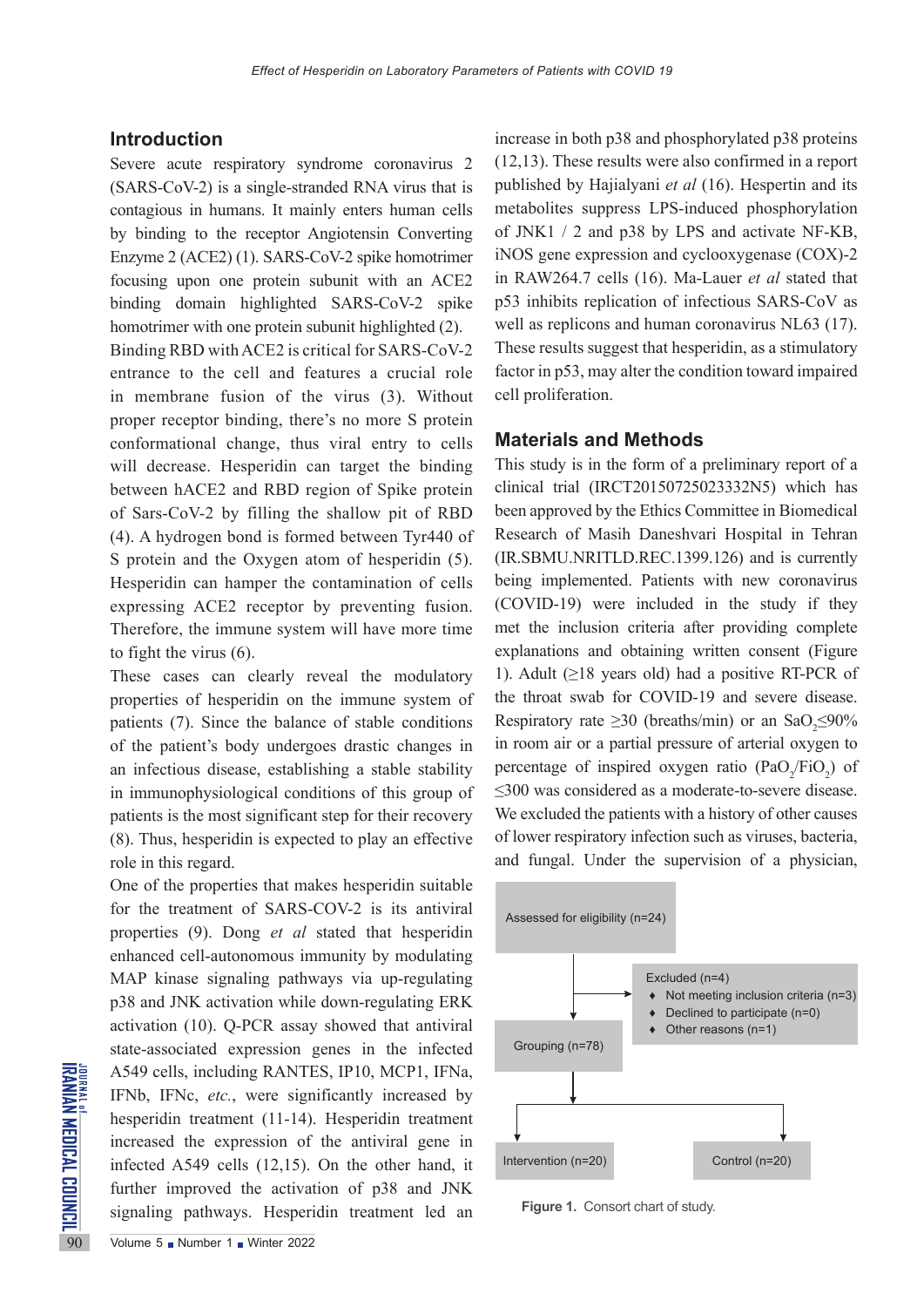| <b>ITEM</b>                                           | <b>Intervention</b><br>N(% )        | <b>Control</b><br>N(% )            | <b>Total</b>                   | p-value                 |
|-------------------------------------------------------|-------------------------------------|------------------------------------|--------------------------------|-------------------------|
| Gender (Male)                                         | $5(50\%)$                           | $5(50\%)$                          | 10(50%)                        | 1.000                   |
| <b>HTN</b>                                            | 7(70%)                              | $3(30\%)$                          | $10(50\%)$                     | 0.061                   |
| <b>DM</b>                                             | $8(80\%)$                           | $4(40\%)$                          | 12 (60%)                       | 0.050                   |
| <b>IHD</b>                                            | 4(40%)                              | 2(20%)                             | 6(30%)                         | 0.076                   |
| Lung involvement<br>Right<br>Left<br><b>Bilateral</b> | $1(10\%)$<br>$1(10\%)$<br>$8(80\%)$ | $1(10\%)$<br>$0(0\%)$<br>$9(90\%)$ | $2(10\%)$<br>1(5%)<br>17 (85%) | 1.000<br>0.090<br>0.194 |
| Lung involvement>50%                                  | $8(80\%)$                           | 7(70%)                             | 15 (75%)                       | 0.120                   |
| <b>GGO</b>                                            | 10 (100%)                           | $9(90\%)$                          | 19 (95%)                       | 0.185                   |
| Consolidation                                         | $9(90\%)$                           | 7(70%)                             | 16 (80%)                       | 0.107                   |
| Crazy paving                                          | 7(70%)                              | $5(50\%)$                          | 12 (60%)                       | 0.083                   |
| Honey combing                                         | 5(5%)                               | $4(40\%)$                          | 9(45%)                         | 0.100                   |

**Table 1.** Background information of patients in the two groups of Intervention (treated with hesperidin) and control

HTN: Hypertension; DM: Diabetes mellitus; IHD: ischemic heart disease; GGO: Ground-glass opacification

**Table 2.** Comparison of changes in laboratory factors in the two groups of Intervention (treated with hesperidin) and control

| <b>ITEM</b>               | <b>Intervention</b><br>(M± SD) | <b>Control</b><br>(M± SD) | p-value |
|---------------------------|--------------------------------|---------------------------|---------|
| RBC (10 <sup>12</sup> /L) | $4.47 \pm 0.7$                 | 4.136±0.9                 | 0.361   |
| WBC (10 <sup>9</sup> /L)  | 10.46±4.7                      | $8.03 + 4.1$              | 0.234   |
| Neutrophil (%)            | 74.08±16.08                    | 72.1±10.8                 | 0.758   |
| Lymphocyte (%)            | 17.68±10.3                     | 21.39±9.2                 | 0.406   |
| Monocyte (%)              | $4.75 \pm 7.5$                 | $2.31 \pm 3.2$            | 0.354   |
| Eosinophil (%)            | $0.52 \pm 0.7$                 | $0.05 + 0.1$              | 0.054   |
| Mix $(%)$                 | $4.75 \pm 4.1$                 | $3.9 + 4.0$               | 0.726   |
| $Hb$ (g/mL)               | 12.28±1.8                      | 11.67±2.6                 | 0.546   |
| Hct(%)                    | 38.04±5.0                      | 35.89±6.0                 | 0.394   |
| Plt (×1000/ml)            | 221.9±84.4                     | 195.2±115.8               | 0.562   |
| MCV(fL)                   | 86.16±8.8                      | 89.11±12.3                | 0.544   |
| MCH(pg)                   | $27.51 \pm 3.2$                | 30±5.3                    | 0.219   |
| MCHC (g/mL)               | 32.26±1.2                      | $33.53 \pm 1.6$           | 0.054   |
| <b>RDW</b>                | 14.84±2.0                      | 14.35±2.1                 | 0.601   |
| $CRP$ ( $mg/l$ )          | 25.7±25.0                      | $32.1 \pm 20.7$           | 0.540   |
| $ESR$ ( $mm/hr$ )         | 40.77±22.1                     | 66.4±40.9                 | 0.113   |
| LDH (U/L)                 | 747.6±202.3                    | 791.1±420.7               | 0.771   |
| Ferritin (U/L)            | 867.37±614.3                   | 535.42±438.7              | 0.256   |
| CPK (U/L)                 | 252.3±469.3                    | 192.5±85.1                | 0.696   |
| D-Dimer $(\mu g/mL)$      | 1891.5±2179.7                  | 3861.66±2520.6            | 0.256   |
| IL-6 $(U/L)$              | $9.55 \pm 10.0$                | 12.29±6.4                 | 0.482   |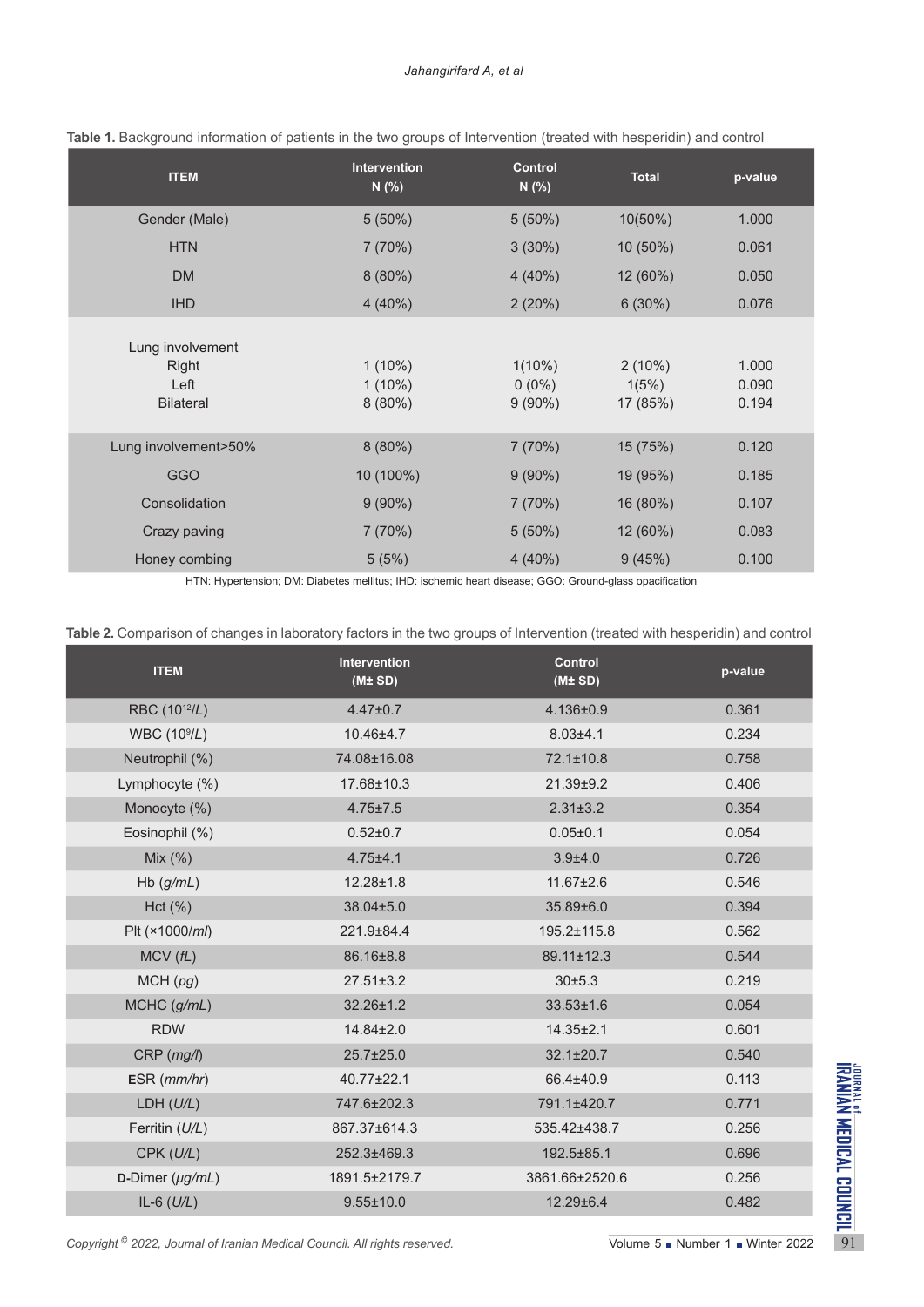

**Figure 2.** Comparison of mean inflammatory factors in patients in the study groups.

Then, the desired variables we<br>research period. Patients were<br>drug reactions based on clinic:<br>The results were evaluated acc<br>the questionnaire and its com<br>SPSS16 software [SPSS Inc, 0<br><br>Volume 5 Number 1 Nunter 2022 supportive treatment was provided if needed. Molecular detection of COVID-19 was confirmed by positive reverse transcriptase-polymerase chain reaction (RT-PCR) for coronavirus by extracting nucleic acid from samples by QiaSymphony system (QIAGEN, Hilden, Germany). Corman *et al* has described the process of detecting coronavirus using primer and probe sequences for screening and conformation (18). The research physicians are blind to the patient group and the patients are blind to the prescribed drug (double-blind). At this stage, 20 patients with the new coronavirus (COVID-19) were included in the study. Patients were then randomly divided into hesperidin and control groups. Patients in the hesperidin group received 1 *mg* of hesperidin (from Sichuan YuanHongFu Technology co) orally intravenously every 6 hours for 5 days, whereas in the control group, they did not. Then, the desired variables were measured during the research period. Patients were monitored for adverse drug reactions based on clinical symptoms and signs. The results were evaluated according to the design of the questionnaire and its completion using t-test and SPSS16 software [SPSS Inc, Chicago, IL, USA].

### **Results**

Based on the results in table 1, patients with equal gender ratio were studied and diabetes mellitus with a prevalence of 60% had the highest prevalence among patients. On the other hand, 85% of these patients presented with bilateral lung involvement.

Although using hesperidin decreased lymphocytes, CRP, ESR, LDH, D-dimer, and IL-6 and increased WBC, Hb and Plt, none of these changes were significant ( $p<0.05$ ) (Table 2).

### **Discussion**

Hesperidin is one of the substances whose antiinflammatory properties have been repeatedly evaluated (19). This plant secondary metabolite reduces NF-κB, AP-1 and SP-1 activation in lungs exposed to lipopolysaccharide and in A549 cells exposed to proinflammatory cytokine (17,20). Hesperidin, meanwhile, induces the expression of PPAR-γ and Bcl-2, balancing inflammatory responses and antioxidant changes in acute myocardial infarction in a rat model (21). Several other studies have shown that hesperidin treatment increased flow-mediated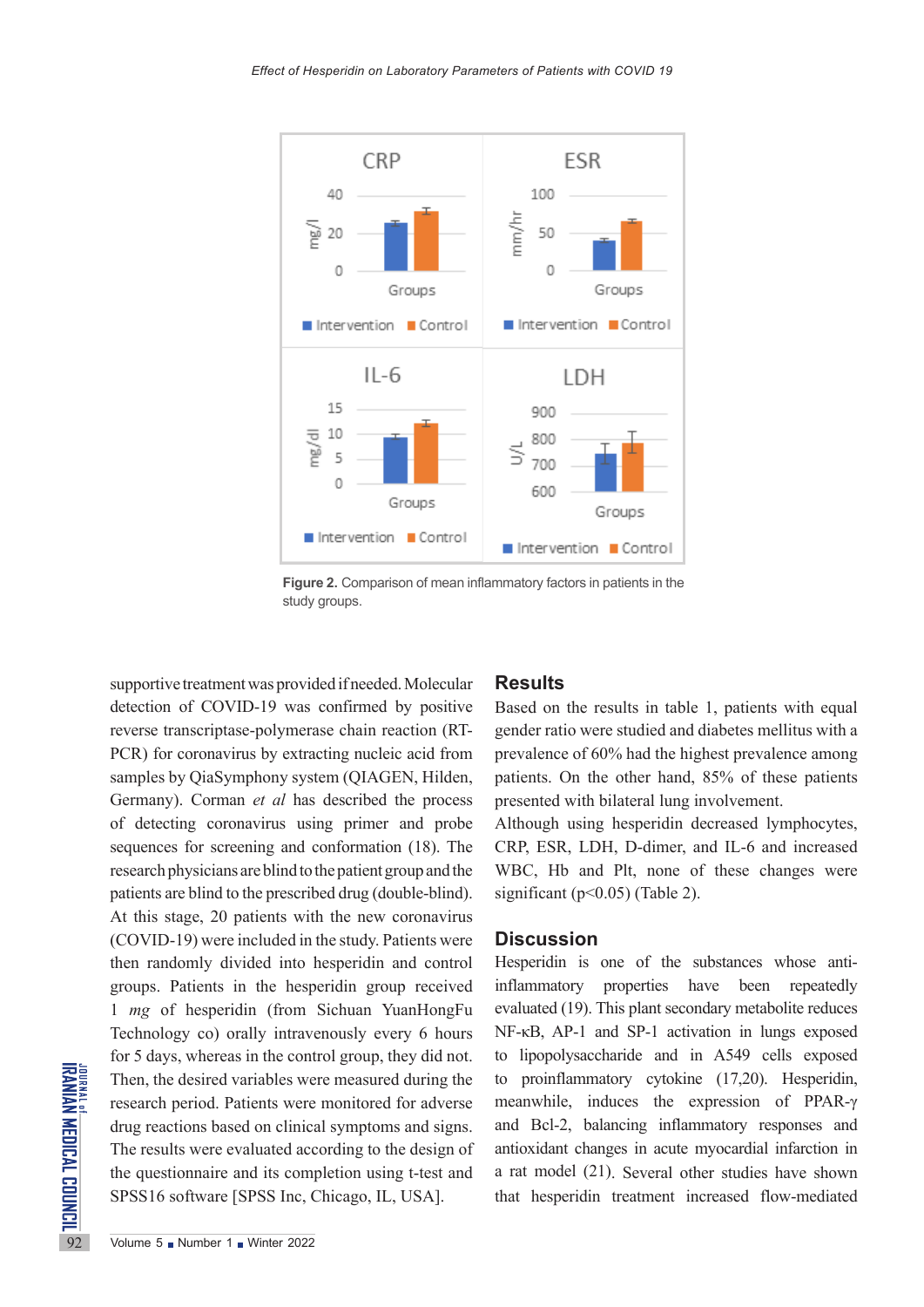dilation and reduced concentrations of circulating inflammatory biomarkers [high-sensitivity C-Reactive Protein (CRP), serum amyloid A protein, and soluble E-selectin)] (22).

Examination of serum levels of interleukins in patients infected with SARS -COV-2 has shown that many of these immunological factors are elevated (23). Factors such as IL-4, IL-6, IL-8 and IL-10 are among the indicators that are directly related to the severity of the disease and show increasing values (24). However, according to several other reports in various studies IL-2, IL-4, IL-5, IL-12 (in high dose), IL-13 and IL-17 has been shown to be decreased by hesperidin treatment (25-27).

Based on the results of the present study, what is clearly observed is the effect of hesperidin on the level of inflammatory factors. Although the changes were not statistically significant, it was shown that the utilizing hesperidin reduced these indicators (Figure 2). Earlier, Lorzadeh *et al* reported that taking hesperidin for 4 weeks had reduced serum CRP levels (28). Kawaguchi determined the asn before and after administration of hesperidin. Of 26 sets of determinations, ESR was retarded in 19, unchanged in three, and accelerated in four cases (29). Robbins administered hesperidin to 39 patients; 34 showed a decreased, two an unchanged, and three an increased ESR (30). Thus, by the usual interpretation that a high ESR reflects pathology, hesperidin in various cases showed beneficial, bad, or no effects. However, the data from the above experiments indicate that under certain conditions hesperidin can reverse its effect on blood cell aggregation. On the other hand, previous studies have also confirmed a decrease in LDH activity in hesperidin treatment against abnormal cell growth by altering protected membrane permeability or affecting cell growth. The effect of hesperidin on the level of immune cells has been proven in many previous studies (31). The increase in the number of white blood cells in clinical and laboratory samples on the one hand and the effect of this substance on the level of cytokines on the other hand indicates the effect of hesperidin on immunological factors. However, according to the results of our study, changes in the control group were not significant ( $p<0.05$ ).

The low statistical population on the one hand and the implementation of treatment in the form of research on the other hand can be considered as a reason for the lack of significant changes in these indicators. It seems that increasing the number of patients, increasing the dose of the drug or the duration of screening of patients with this drug, creates different conditions and shows the effect of hesperidin on COVID-19 patients.

# **Conclusion**

Despite the changes in the use of hesperidin in improving the laboratory parameters of patients with COVID 19, these changes were not statistically significant.

## **References**

1. Kim Y, Jedrzejczak R, Maltseva NI, Wilamowski M, Endres M, Godzik A, et al. Crystal structure of Nsp15 endoribonuclease NendoU from SARS‐CoV‐2. Protein Sci 2020;29(7):1596-605.

2. Walls AC, Park YJ, Tortorici MA, Wall A, McGuire AT, Veesler D. Structure, function, and antigenicity of the SARS-CoV-2 spike glycoprotein. Cell 2020;181(2):281-92.

3. Yan R, Zhang Y, Li Y, Xia L, Guo Y, Zhou Q. Structural basis for the recognition of SARS-CoV-2 by full-length human ACE2. Science 2020;367(6485):1444-8.

2. Walls AC, Fark 13, Ionolds MA, Wall A, McGulle AT, Vesser D. Structure, Idituder, and antigentary of the SARS-CoV-2 spike glycoprotein. Cell 2020;181(2):281-92.<br>3. Yan R, Zhang Y, Li Y, Xia L, Guo Y, Zhou Q. Structural 4. Xu H, Zhong L, Deng J, Peng J, Dan H, Zeng X, et al. High expression of ACE2 receptor of 2019-nCoV on the epithelial cells of oral mucosa. Int J Oral Sci 2020;12(1):1-5.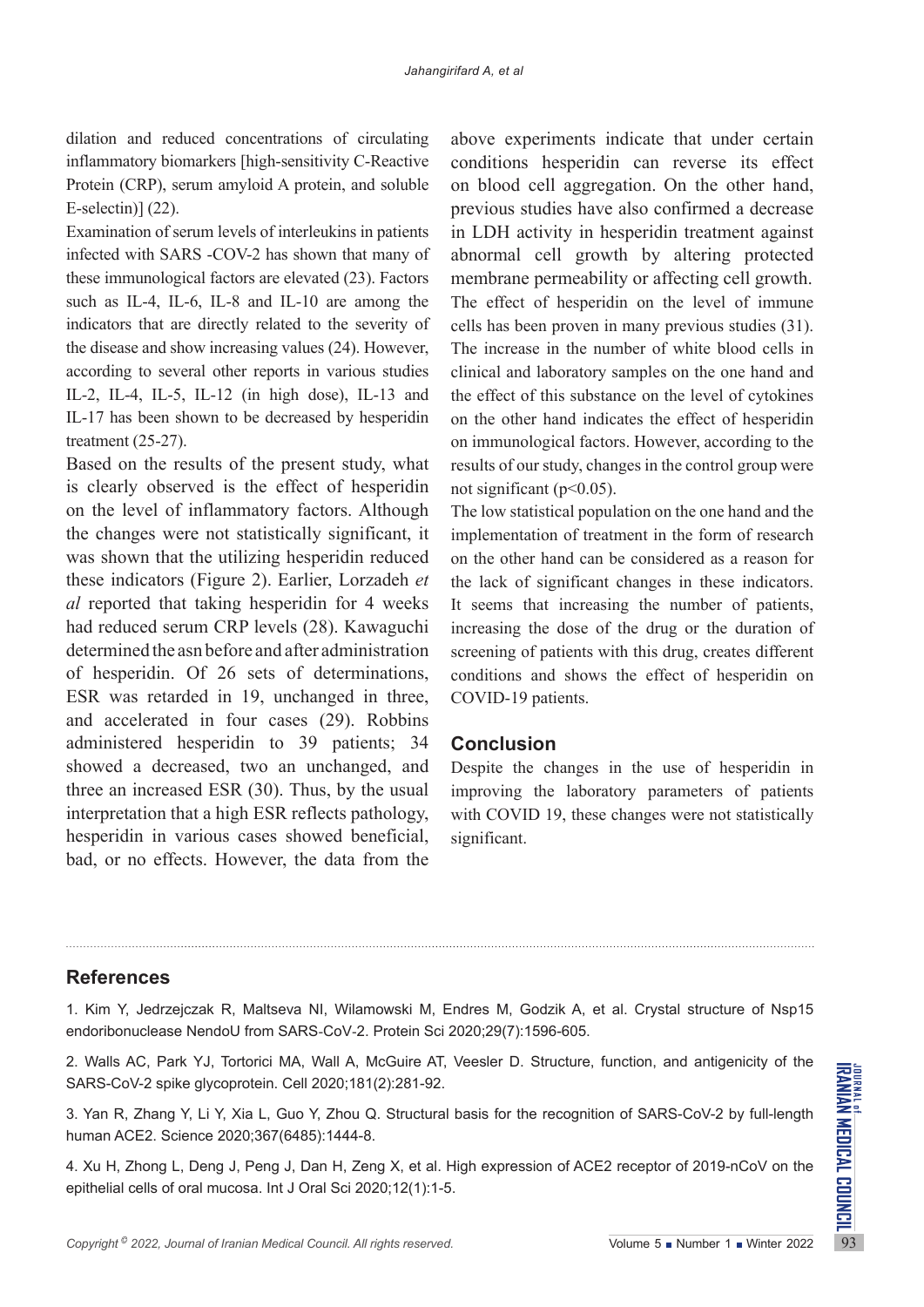5. Hatmal MM, Alshaer W, Al-Hatamleh MA, Hatmal M, Smadi O, Taha MO, et al. Comprehensive structural and molecular comparison of spike proteins of SARS-CoV-2, SARS-CoV and MERS-CoV, and their interactions with ACE2. Cells 2020;9(1):2638.

6. Abedini A, Mirtajani SB, Karimzadeh M, Jahangirifard A, Kiani A. Can hesperidin be the key to the treatment of severe acute respiratory syndrome COV-2? Biomedical and Biotechnology Research Journal (BBRJ) 2020;4(5):108-9.

7. Estruel-Amades S, Massot-Cladera M, Pérez-Cano FJ, Franch À, Castell M, Camps-Bossacoma M. Hesperidin effects on gut microbiota and gut-associated lymphoid tissue in healthy rats. Nutrients 2019;11(2):324.

8. Guardia T, Rotelli AE, Juarez AO, Pelzer LE. Anti-inflammatory properties of plant flavonoids. Effects of rutin, quercetin and hesperidin on adjuvant arthritis in rat. Farmaco 2001;56(9):683-7.

9. Bellavite P, Donzelli A. Hesperidin and SARS-CoV-2: new light on the healthy function of citrus fruits. Antioxidants 2020;9(8):742.

10. Dong W, Wei X, Zhang F, Hao J, Huang F, Zhang C, et al. A dual character of flavonoids in influenza A virus replication and spread through modulating cell-autonomous immunity by MAPK signaling pathways. Sci Rep 2014;4:7237.

11. Xiao S, Liu W, Bi J, Liu S, Zhao H, Gong N, et al. Anti-inflammatory effect of hesperidin enhances chondrogenesis of human mesenchymal stem cells for cartilage tissue repair. J Inflamm 2018;15:1-8.

12. Guo K, Ren J, Gu G, Wang G, Gong W, Wu X, et al. Hesperidin protects against intestinal inflammation by restoring intestinal barrier function and up-regulating Treg cells. Mol Nutr Food Res 2019;63(11):1800975.

13. Kongtawelert P, Wudtiwai B, Shwe TH, Pothacharoen P, Phitak T. Inhibitory effect of Hesperidin on the expression of programmed death ligand (PD-L1) in breast cancer. Molecules 2020;25(2):252.

14. Xia R, Sheng X, Xu X, Yu C, Lu H. Hesperidin induces apoptosis and G0/G1 arrest in human non-small cell lung cancer A549 cells. Int J Mol Med 2018 Jan;41(1):464-72.

15. El‐Sisi AE, Sokkar SS, Ibrahim HA, Hamed MF, Abu‐Risha SE. Targeting MDR‐1 gene expression, BAX/BCL2, caspase‐3, and Ki‐67 by nanoencapsulated imatinib and hesperidin to enhance anticancer activity and ameliorate cardiotoxicity. Fundam Clin Pharmacol 2020 Aug;34(4):458-75.

16. Hajialyani M, Hosein Farzaei M, Echeverría J, Nabavi SM, Uriarte E, Sobarzo-Sánchez E. Hesperidin as a neuroprotective agent: a review of animal and clinical evidence. Molecules 2019;24(3):648.

17. Ma-Lauer Y, Carbajo-Lozoya J, Hein MY, Müller MA, Deng W, Lei J, et al. p53 down-regulates SARS coronavirus replication and is targeted by the SARS-unique domain and PLpro via E3 ubiquitin ligase RCHY1. Proc Natl Acad Sci USA 2016 Aug 30;113(35):E5192-201.

18. Corman VM, Landt O, Kaiser M, Molenkamp R, Meijer A, Chu DK, et al. Detection of 2019 novel coronavirus (2019-nCoV) by real-time RT-PCR. Euro Surveill 2020;25(3):2000045.

19. García-Lafuente A, Guillamón E, Villares A, Rostagno MA, Martínez JA. Flavonoids as anti-inflammatory agents: implications in cancer and cardiovascular disease. Inflamm Res 2009;58(9):537-52.

20. Erkel G, Wisser G, Anke T. Influence of the fungal NF-κB inhibitor panepoxydone on inflammatory gene expression in MonoMac6 cells. Int Immunopharmacol 2007;7(5):612-24.

21. Roohbakhsh A, Parhiz H, Soltani F, Rezaee R, Iranshahi M. Molecular mechanisms behind the biological effects of hesperidin and hesperetin for the prevention of cancer and cardiovascular diseases. Life Sci 2015;124:64-74.

94 Volume 5 Number 1 Winter 2022 22. Tejada S, Pinya S, Martorell M, Capó X, Tur JA, Pons A, et al. Potential anti-inflammatory effects of hesperidin from the genus citrus. Curr Med Chem 2018;25(37):4929-45.

23. Chaidos A, Katsarou A, Mustafa C, Milojkovic D, Karadimitris A. Interleukin 6‐blockade treatment for severe COVID‐19 in two patients with multiple myeloma. Br J Haematol 2020;190(1):e9-11.